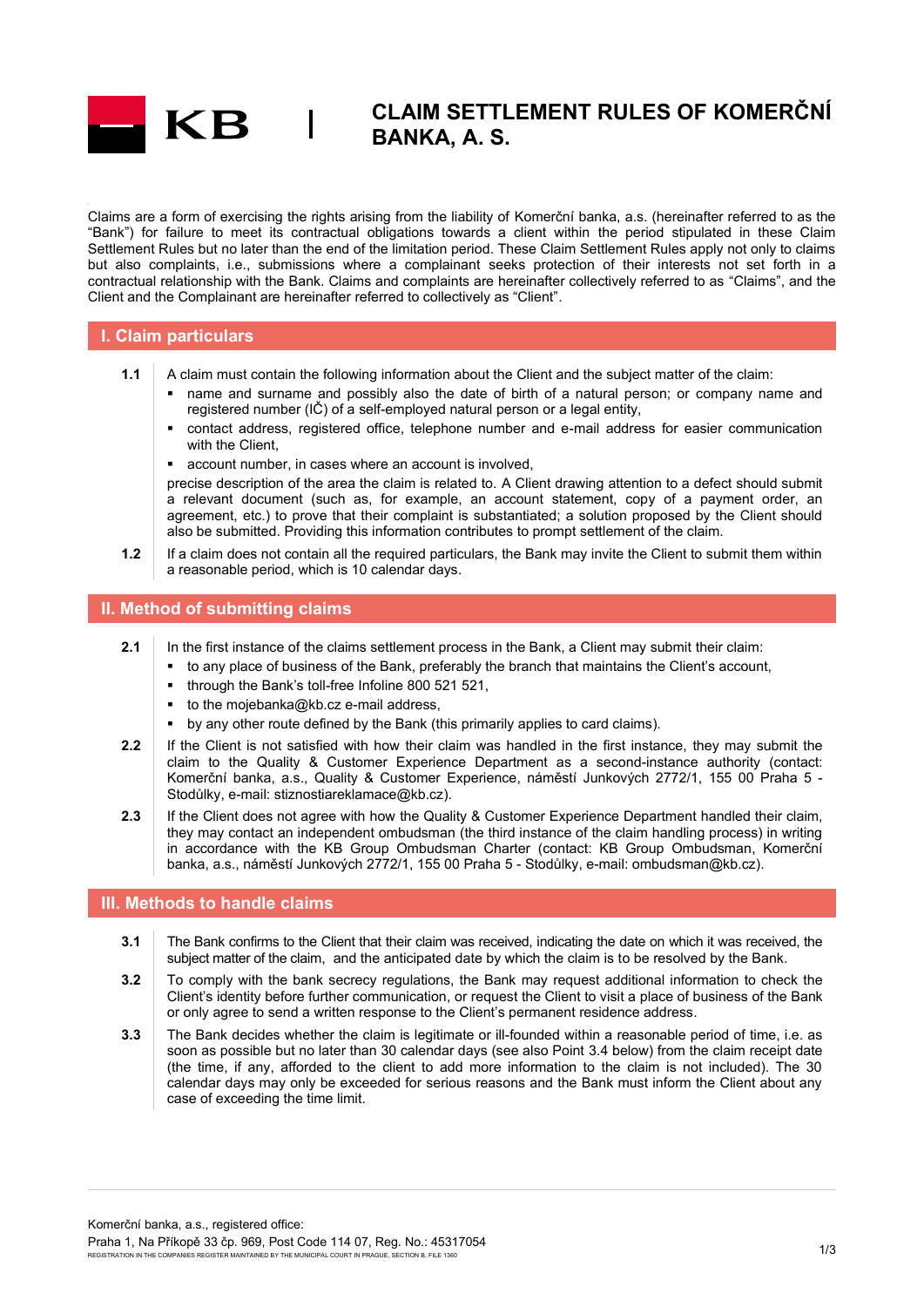## **CLAIM SETTLEMENT RULES OF KOMERČNÍ BANKA, A. S.**

- **3.4** If a claim is filed concerning payment services, the Bank will issue a decision in accordance with the Payments Act within 15 working days from the receipt of the claim. If the Bank is unable to address this type of claim within 15 working days due to obstacles outside its control, the Bank must inform the Client within 15 working days about such obstacles preventing it from responding within the above time limit, and must respond to the claim no later than within 35 working days from receipt of the claim.
- **3.5** As a rule, the Bank delivers its response to a claim by the same route as that by which the claim was delivered to the Bank, unless the Bank and the Client agree otherwise. If so requested by the Client, the Bank will send its response to a claim on paper.
- **3.6** In the event of a repeated claim the matter must be re-investigated and the Client must be informed of the result of the investigation within the period indicated in the preceding points of this Article III. If the Client's submission contains no new relevant facts and only reiterates the same arguments, and if the Client has already received at least one proper answer, they may simply be referred to the Bank's previous statement on the given issue.
- **3.7** The Bank bears the claims handling costs.

### **IV. Claim rejection**

- **4.1** The Bank is entitled to reject a claim in the following cases:
	- a) The claim does not contain all the necessary particulars (including, but not limited to, the Client's identification and the clarity of the submission) and the Client has failed to amend it within the reasonable grace period of 10 working days granted by the Bank.
	- b) Should the Client fail to submit evidence supporting the legitimacy of a repeated claim and there is no other proof of the defect.
	- c) The case was considered by or is pending before a court of law or a decision on the subject matter of the dispute has been made by the Financial Arbitrator.
- **4.2** If the reason for rejecting a claim (under point (a) or (b) of the preceding paragraph 4) ceases, the Bank will attend to the claim and the time limits for considering it will start running from the date when the given reason ceased.

### **V. Limitation periods and the lapse of the right to make a claim**

- **5.1** A claim regarding defective performance must be lodged without undue delay after the Client becomes aware of the defect, but no later than within the period specified in applicable contractual arrangements and legal regulations and within the period of limitation.
- **5.2** The right to compensation of damage can be asserted against the Bank within a three-year period starting from the date on which the Client learned, or could have learned, of the damage and identified who was liable. This period ends at the latest 10 years, and in the case of intentional damage, 15 years after the occurrence of the damage.
- **5.3** The Bank is not obliged to pay compensation if a claim is statute-barred.

#### **VI. Out-of-court resolution of consumer disputes: the Czech National Bank and the Czech Banking Association**

- **6.1** If the complaining Client is a consumer and if they are not satisfied with how their claim was handled by the Bank, they may contact the competent administrative authority and request an out-of-court resolution of the dispute. Such an administrative authority may be:
	- the Financial Arbitrator [\(www.finarbitr.cz\)](http://www.finarbitr.cz/) for issues related to financial services referred to in Act No. 229/2002 on the Financial Arbitrator, as amended, including, but not limited to, disputes over the provision of payment services, and the offering, provision or intermediation of consumer credit or making a currency exchange transaction.
	- the Czech Trade Inspection Authority [\(www.coi.cz\)](http://www.coi.cz/) or an entity authorised by the Ministry of Industry and Trade and posted on the Ministry's website [\(www.mpo.cz\)](http://www.mpo.cz/) – in cases not falling within the competence of the Financial Arbitrator.